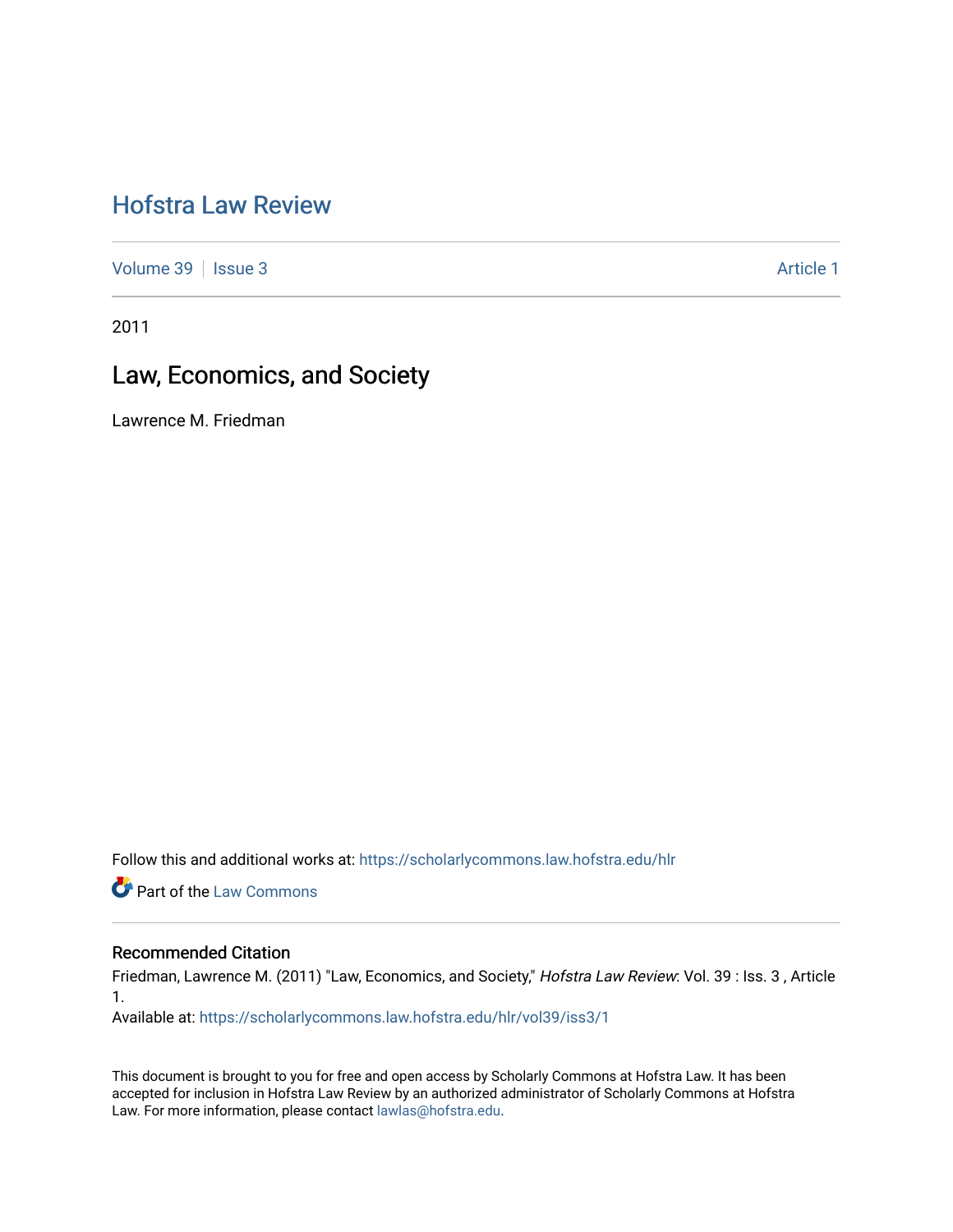## LAW, **ECONOMICS, AND SOCIETY**

## *Lawrence M Friedman* **\***

It might seem a little bold for an outsider to talk about the status and future of law and economics. (It is probably more than a little bold to talk about the future of anything, if the subject is human beings rather than, say, the orbits of planets.) Instead, **I** want to express an opinion or two about the status of economics and law and economics in the legal academy; and to suggest (at least on theoretical grounds) that the law and society movement has a claim for a similar status. Right now, the two are hardly on speaking terms. **I** would like, however, to offer a hope for (if not a prediction of) a reconciliation of sorts.

Those of us who are not economists, and who are not in the camp of the economists, have to be careful to keep jealousy from creeping into our opinions. It is hard not to be a little jealous. Economics is incredibly proud and successful, and economists seem to have an unshakeable belief in their field-which, to them, is both superior to the other social sciences, and has a kind of gapless regimen and authority. Beyond a doubt, nowadays, economics is the king of the social sciences. Students see this very clearly, and thousands and thousands of them choose to major in economics in college. This is, after all, the one social science which promises jobs, and which has an official position of authority in the real world. The **U.S.** government, for example, has a Council of Economic Advisors. This is an important body which is supposed to help the President with monetary policy, fiscal policy, and other weighty matters. In theory, there could be other councils-for example, why not a Council of Social Advisors, made up of sociologists, criminologists, and the like, to help the President with crime policy, family policy, education policy, domestic policy, and so on? There are, of course, experts on all these subjects, and they do play a role in government, in various departments and agencies, and perhaps even in the White House. (One branch of applied social science, public opinion polling, has become so indispensable that the government is positively addicted to

**<sup>\*</sup>** Marion Rice Kirkwood Professor, Stanford University School of Law.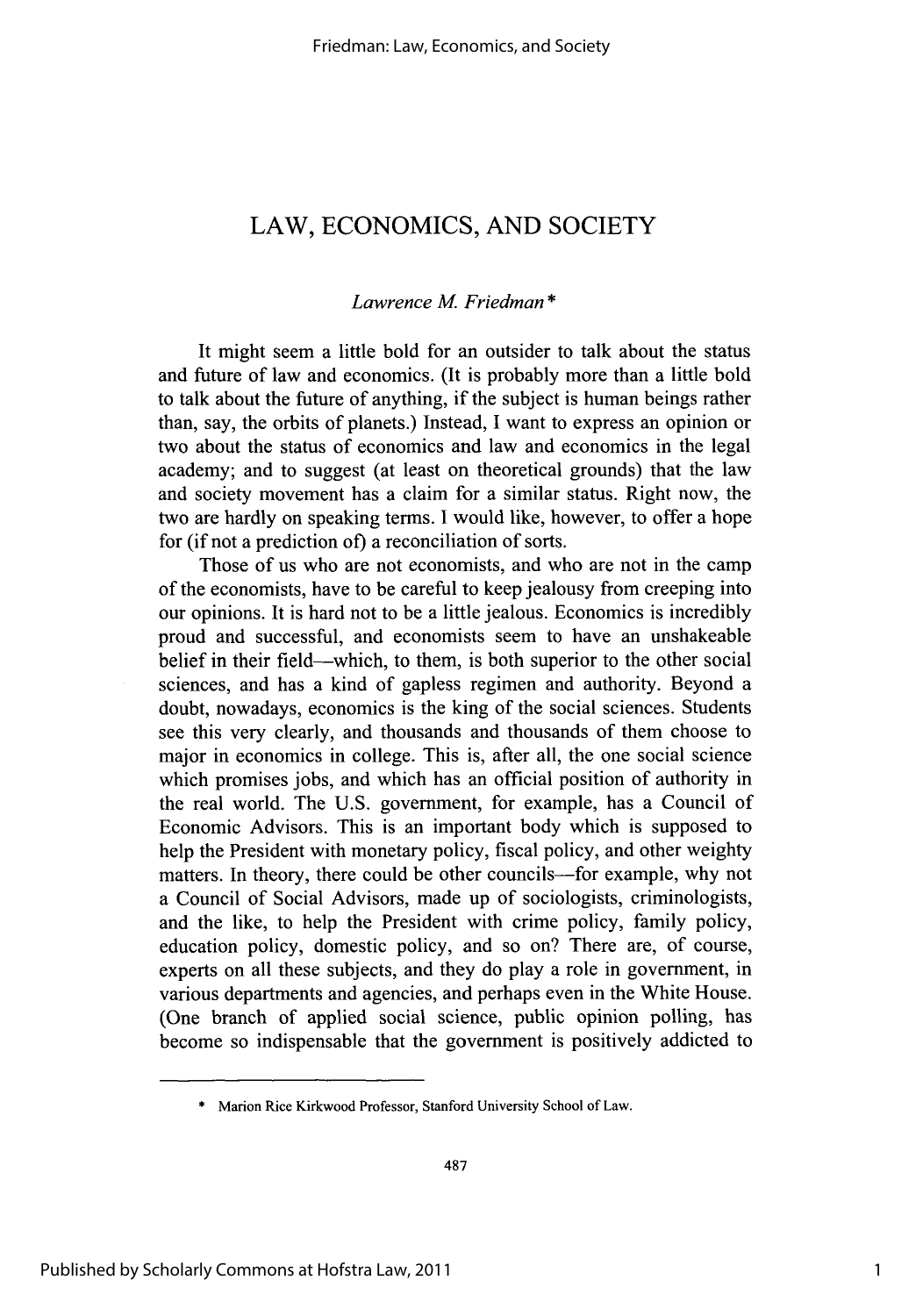*HOFSTRA LAW REVIEW* **488** [Vol. **39:487**

it.) But the role of the social sciences in the administration of affairs is quiet and subordinate. These fields do not have the exalted visibility, or the official status of the economists. And, of course, there is no Nobel Prize in sociology, anthropology, political science, or psychology.

To be sure, nobody will begrudge the government its economics. It is too obvious for words that economic issues are of enormous importance in modern societies. But are they so important that they are justified in muscling aside, in the academy and elsewhere, the other social sciences? Obviously not, and in practice, governments often ignore the advice of economists, very often, for political reasons. Still, on the symbolic and honorific plane, the message is clear-economics rules. The rest of us, in other parts of the world of social science and the humanities, are like ragged orphan children pressing our noses against the windows of shops filled with luxury goods we cannot afford. It all seems so unfair. The arrogance of (some) economists makes matters worse. Many economists—not all, of course—seem to convey the impression that the other social sciences are muddle-headed, inaccurate, unscientific, and politically biased. Sociology is probably the most maligned.

Economics, on the other hand, claims to be a science, and a hard science at that. It has a lot to back up this claim. Economists tend to be open and explicit about their assumptions. They believe in rigorous analysis of problems, in stating hypotheses, and then trying to prove them with actual data. **All** this is, on the whole, quite worthy of praise. The rigor and the science come, however, at a price. Human behavior is not exactly simple and uncomplicated. Economists feel that nothing in the human condition is or should be beyond their powers of analysisfamily life, love, sex, crime, and the like. As everybody knows, economics tries to cope with human complexity, **by** simplifying and looking for some sort of practical and workable essence which they can study and perhaps even model mathematically. Many economists will prune away, quite ruthlessly, anything that interferes with the process of making their field formally rigorous. They have tended to base their work on a few key assumptions about human nature and human behavior. Economists know very well that these assumptions do not tell the whole story about human beings and their behavior. Even among economists, there are quite a few who wonder whether the pruning has gone too far. Some economists have worked hard to enrich the menu of assumptions. But economists in general seem to think the classical assumptions work well enough to serve as a jumping-off point. They have faith that their science, as it progresses, will get more and more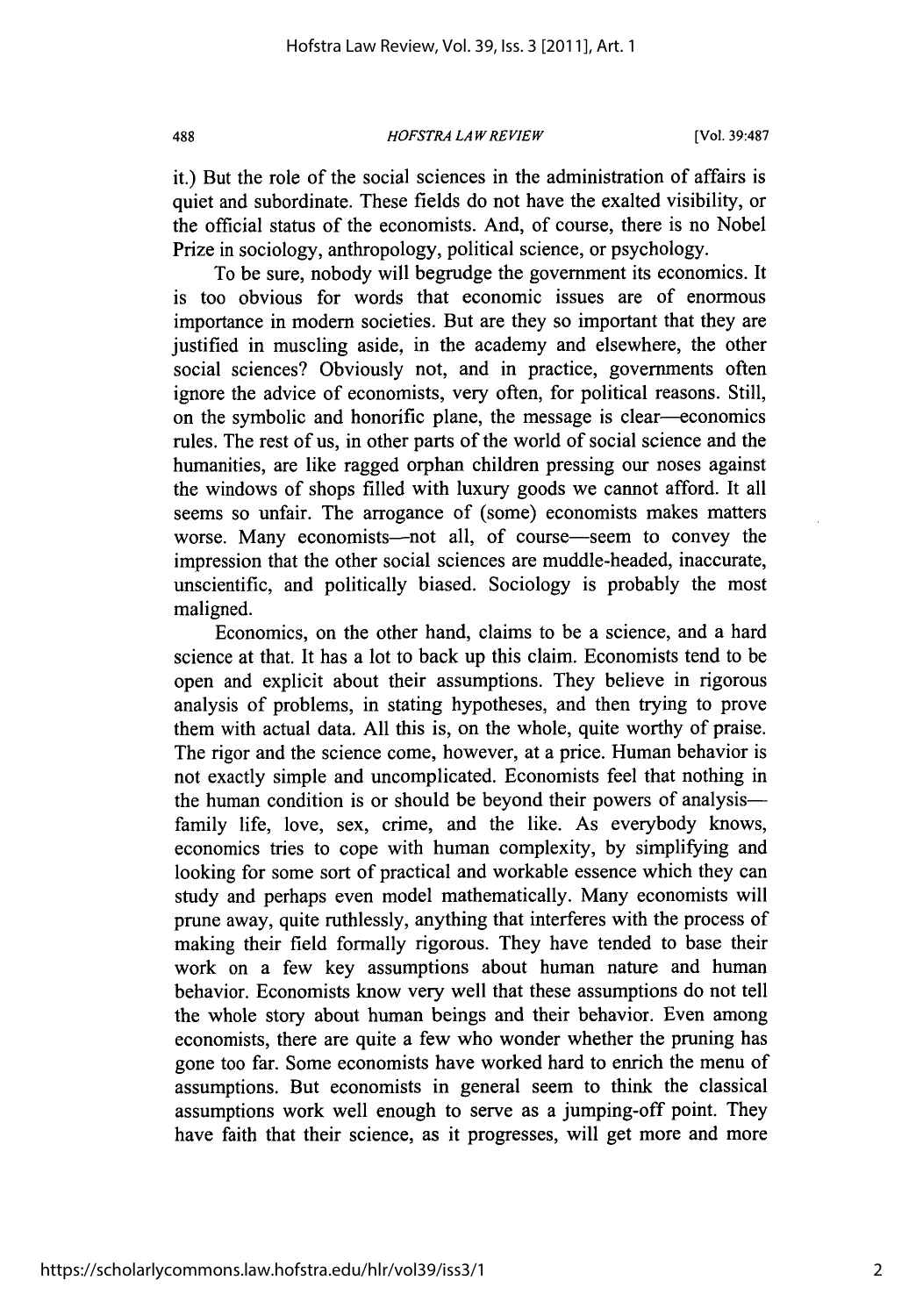sophisticated, and come closer and closer to describing reality more accurately.

The assumptions, of course, have to do with rationality, selfinterest, and the like. Rationally self-interested behavior still lies at the core of the science. No other social science, as far as **I** know, has been so successful, and so explicit, in finding core concepts and assumptions to work from. **A** few sociologists and others have tried to engage in the kind of theory-building that economists take for granted. The results are either controversial, unsuccessful, or both. Some social scientists, understandably, have found economics and its successes fascinating, even addictive. They have tried to rebuild their own fields on the model of economics. In political science, sociology, and psychology, there are now fellow-travelers, scholars who have tried to borrow the insights and techniques of economics for their own disciplines. There was a time when it almost looked as if economics would end up gobbling up all of its rivals. This has not happened; but the field still casts a long shadow.

In point of fact, there are other starting points for the study of human behavior-one need not concede monopoly control to economics. One can begin the hunt for knowledge and insight from axioms that are, in a way, the very opposite of the axioms of economics. One could begin, for example, **by** assuming that everything we do is the product, not of rational self-interest, but of customs, norms, habits, and traditions. Social scientists would then fall back on rational maximizing and self-interest as explanations if and only if these other explanations fail. If this approach seems exaggerated, or unrealistic, just think of the daily behavior of most people, ordinary people, in most societies, most days of their lives. People get up in the morning, they dress, they eat, they interact with each other, with their families, with children or parents, they work, they play, they make love. Most of what they do, say, and think during the day has little or nothing to do with "contractual" behavior, or of "maximizing" in any reasonable or realistic sense. Most of it follows well-worn patterns. Most of it is unthinking, habitual, responsive to hidden and unconscious cues. **I** am, of course, talking about people, not business firms competing in the market, or stock exchanges and the like. **I** suspect that we could explain a good deal of the behavior even of businesses in terms of rituals, customs, social norms, habits, and other fuzzy concepts---much more of that behavior than we think; but **I** will leave that point for now.

People, in other words, are creatures of tradition, custom, norms, and habits, in most of what they do and even most of what they think. Yes, there is a zone of active and deliberate choice. But even this zone is constrained in ways most of us are hardly aware of. The public is made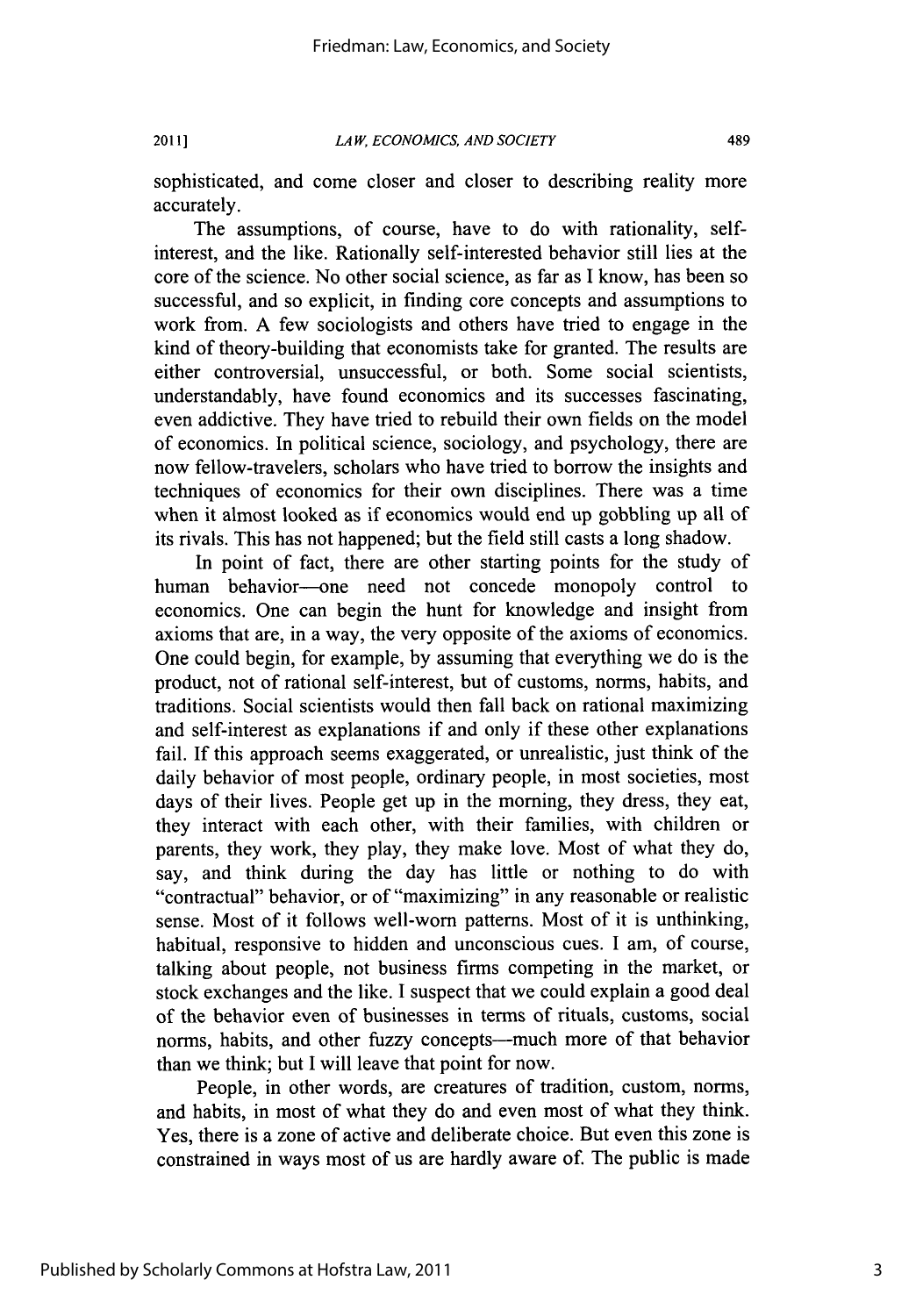### *HOFSTRA LAW REVIEW* 490 [Vol. **39:487**

up of ordinary folks, not trained anthropologists. On the whole, people are blind to the ways in which convention, habit, and tradition run their lives. They are ignorant of limits and of the narrowness of options. We are all like animals born and raised in zoos, with no concept of the outside world at all. When **I** buy a shirt, **I** think of it as entirely my choice-what color to wear, when to buy, at what store, and whether to buy cheap or dear. **I** never ask myself why **I** buy a shirt and not a toga, or why blue strikes me as a reasonable color, and why **I** reject orange or purple. The cage of constraints binds us even in our own modern societies which have made the journey from status to contract. To be sure, the zone of choice has unquestionably gotten much larger, compared to most historical societies; and for more people. Older and less developed societies have been infinitely more constrained. The more our attention is focused on, say, the Anadaman Islanders or the ancient Hittites rather than on modern Americans or Finns, the more we find ourselves talking about the prison-house of custom, the more predetermined patterns of behavior rather than rational maximizing seem to govern every waking hour, and the less the society emphasizes individuality and self-realization.

Unless **I** am badly off course, economic science can tell us very little about many kinds of behavior even in modern society; this includes big, important behaviors, as well as little, marginal ones. Economics has little to say about what we might call fashion or taste, words we can use in both broad and narrow senses. It is fairly powerless to explain why sushi, which seemed utterly disgusting to Americans before, is now all the rage in big cities. It has no formula to model why thousands of young men want to buy very baggy pants, wear baseball caps backwards, and why these teenagers consider these fashions "cool." Not that anybody else necessarily has a better handle on such matters. Still, other social sciences are at least curious about such questions. Law and economics, similarly, does not strike me as doing a very good **job** of explaining changes in legal fashions and tastes (as it were)—why nofault divorce swept the country after **1970,'** why crime rates rise and fall, why drug laws get passed when they do, and why there is a sudden passion for historic preservation laws. On the other hand, a respectable literature in legal sociology and socio-legal history does attempt to account for each and every one of these trends. Whether these attempts are successful or not, **I** leave for others to judge.

*<sup>1.</sup> See* **LAWRENCE M. FRIEDMAN, PRIVATE LIVES: FAMILIES, INDIVIDUALS, AND THE LAW 72-75** (2004).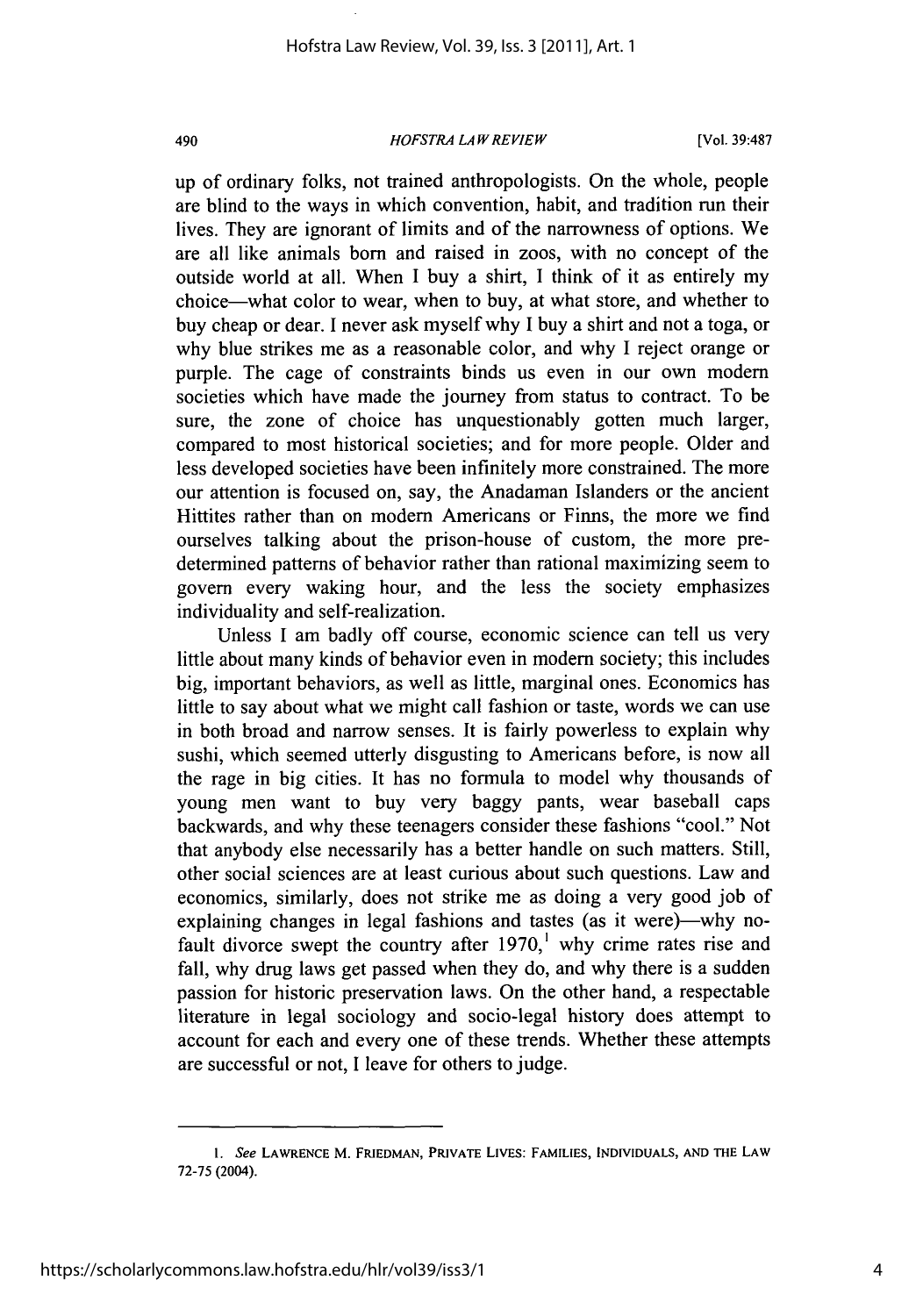### *LAW, ECONOMICS, AND SOCIETY* 2011] 491

The essential point is simply this: some human behavior is culturally determined, and all human behavior is culturally grounded. Human behavior always depends on time and place. None of it takes place in that clean, clear, abstract world which mathematical models describe. Not that these models do not work at all, but their zone is distinctly limited. The domain of free choice, of rational behavior, can expand or contract. There may be limits beyond which it cannot go. How much there is, or can be, in any given society, is an empirical question (but not an easy one). **I** do not want to exaggerate. Human freedom is more expansive than the freedom of an animal in a cage in the zoo. It is more expansive than the freedom of animals in wild animal parks. But it is much smaller than most people assume. This does not mean that the zone of freedom is morally or politically unimportant—it is vital to those of us who live in contemporary times. It is part of our culture, part of our needs. It has to be nourished and protected. But it also has to be understood for what it is, what it has been, and what its boundaries are.

What all of the social sciences sorely need, in my opinion, are theories about social change-theories to explain why the human world changes, and so drastically and rapidly. Most of the social sciences, including economics, are better at explaining why things do not change and why they remain as they are—their theories tend to be about stasis, not theories of change. They are best at accounting for contemporary times and contemporary culture, if they are any good at all. Where we came from and where we are going is more difficult to get a grip on. Obviously, the legal order, as a part of society, changes when society changes. It changes when the pattern of demands and expectations change-when the people who have a say in the matter put pressure on the system to change. In short, what **I** have elsewhere called the legal culture-a pattern of demands and expectations---is the immediate source of legal change. Many factors influence or affect the legal culture. One obvious factor in our present society is the amazing burst of new technology. Consider, for example, the incredible influence of the automobile on society. Or antibiotics. Or air travel. Or the computer and the Internet. As each of these changes the context, it changes the legal culture as well, and that in turn brings about a massive amount of legal change.

Whatever it was that triggered the scientific and technological revolution, the consequences have been fantastic. Whether capitalism came before this revolution, or after it, or simultaneously, the two are clearly linked in some fundamental way. Capitalism, in turn, has had a truly fundamental influence on the way people think, work, and live. It depended on and produced a radical kind of individualism; it destroyed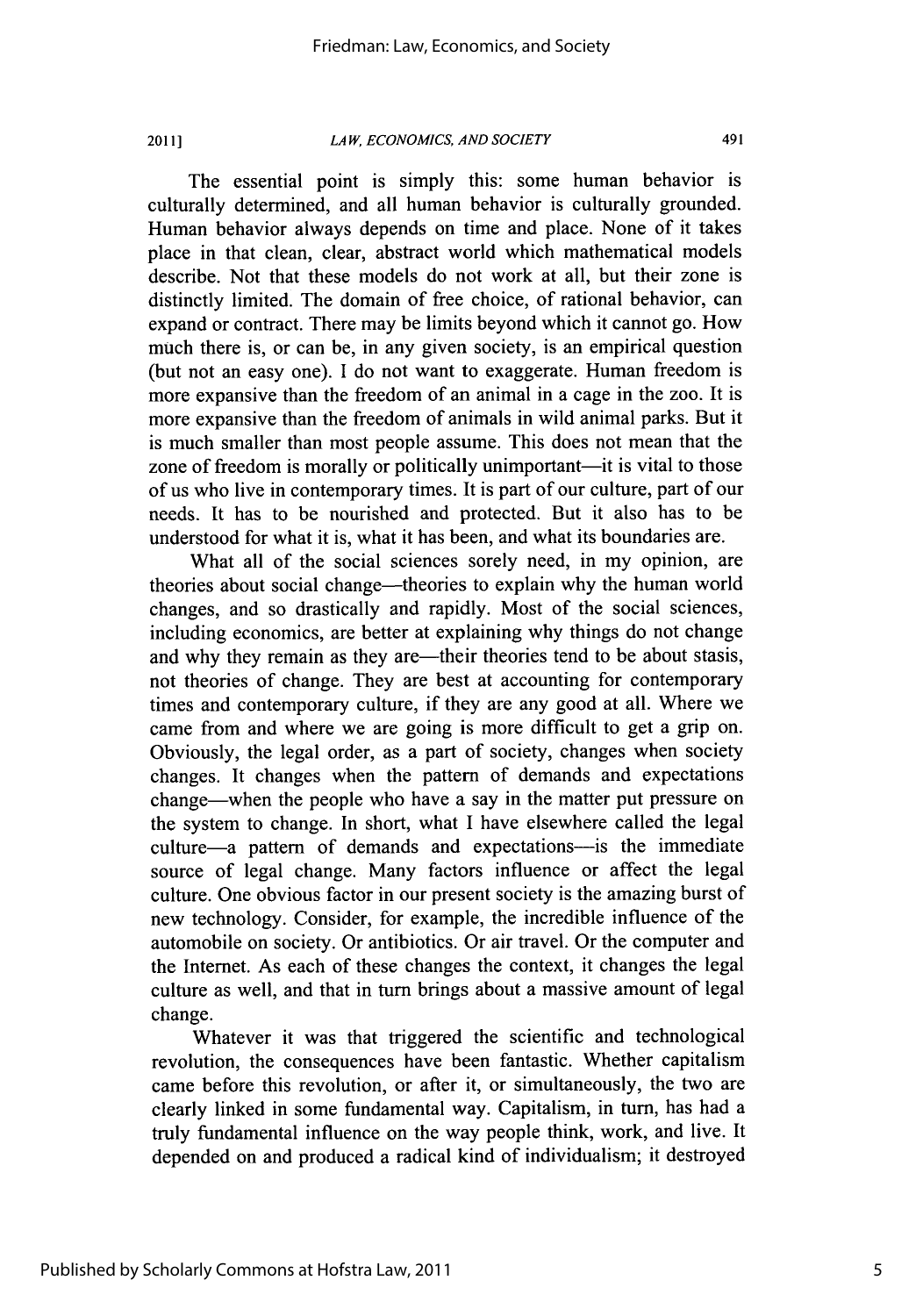### *HOFSTRA LAW REVIEW* 492 [Vol. **39:487**

old habits, old constraints and traditions; it broke down old cages (and produced new ones, to be sure, but of a different kind). Capitalism thrives and thrived on choice-on making and buying and selling. One of its most crucial institutions is advertising. Capitalists have to sell, and persuade people to buy. Their world is a world of consumerism, a world of desire and fulfillment. The culture of capitalism created the legal culture of capitalism; and that is a culture of individual rights and of freedom for the market place. It is also, perhaps paradoxically, the culture of the welfare state. At any rate, these are big, global facts, and complicated ones, and spelling them out, with their consequences, is obviously beyond the scope of this little essay. It is important to note though, that the science of economics is the child of this period of human history. Its assumptions are the assumptions of contemporary times. Nobody in feudal Japan could have imagined a science based on free contract and rational self-interest.

Nor, for that matter, could they have imagined a science like anthropology or modem sociology. These disciplines depend heavily on ideas of cultural relativity, which are also distinctively modern. Take anthropology, for example: the basic premise or attitude is a kind of detachment, a willingness to look at other cultures, to try to understand them as they are, in their own context, as coherent wholes. The imperialists and explorers of the last few centuries generally despised the native peoples they encountered. They defined them as crude or primitive savages. The sooner they were conquered, killed, or converted to Christianity, the better. Sociology, too, depends on the same detachment as anthropology, the same willingness to suspend judgment and examine the functions and norms of various societies. Sociology may seem fuzzy and biased (and at times it no doubt is); but much of the work, on the contrary, is rigorous and quantitative. Its general methodological premises are not that different from the ones many economists use.

Law and economics is a late development in economics.<sup>2</sup> Similarly, the law and society movement does not have a particularly long history.<sup>3</sup> Sociology itself, as a discipline, really has little more than a century or so to its credit. In the past, it paid very little attention to law, with some famous and honorable exceptions. The most important exception, of course, was Max Weber, whose writings on the sociology of law are still fruitful and valuable.<sup>4</sup> Sociology on the whole, however, was much

<sup>2.</sup> Richard **A.** Posner, *The Economic Approach to Law,* **53** TEX. L. REV. **757, 758-59** *(1975).*

**<sup>3.</sup> Lawrence M. Friedman,** *The Law and Society Movement,* **38 STAN.** L. REV. **763,** 764 **(1986).**

*<sup>4.</sup> See* **Reinhard Bendix,** *Max Weber's Sociology Today,* **17 INT'L SOC. SC. J. 9, 9, 12**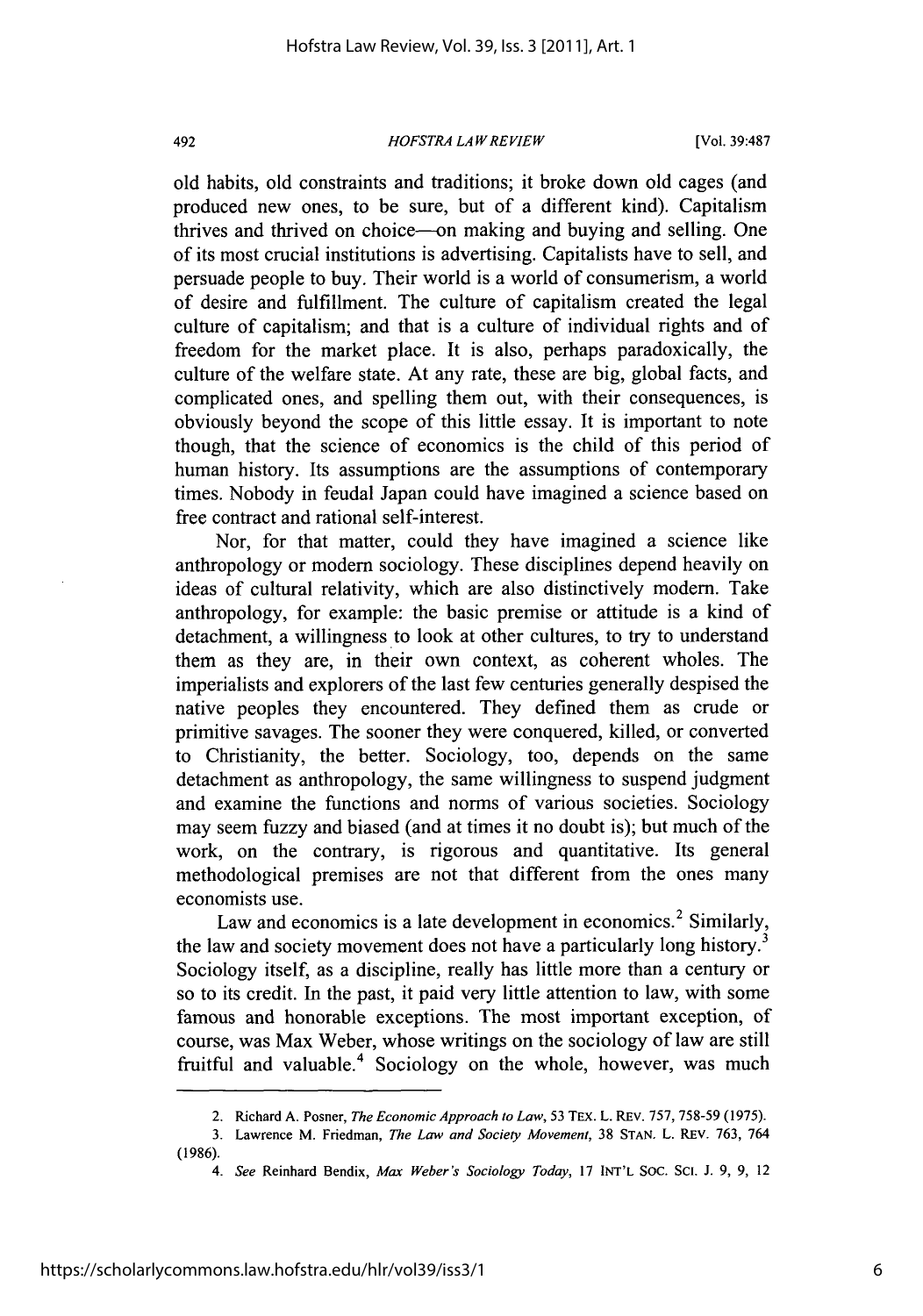*LAW, ECONOMICS, AND SOCIETY* 2011] 493

more interested in social norms than in legal norms and much more concerned with the informal than the formal. The law schools, of course, had hardly any interest in how society worked at all. They peddled their dry, didactic concept of law.

The situation began to change after the end of the Second World War. One influence, perhaps, was the Supreme Court's school desegregation decision, and some of the other striking cases coming out of the Warren Court.<sup>5</sup> If nothing else, these decisions pushed the legal system into the sociological spotlight. **A** number of scholars sat up and took notice-law seemed suddenly important, suddenly significant. **A** certain amount of foundation money began to dribble into the sociological study of law: foundation money, for example, paid for a notable study of the jury system, carried out at the University of Chicago in the 1960s. The University of Wisconsin Law School, under the leadership of Willard Hurst, was a significant center of study.<sup>6</sup> Hurst was a legal historian, not a sociologist; but his influence was felt far beyond his own specialty. Hurst's history was not dry, lawyer historyit was vibrant, dynamic social and economic history. It was history which concentrated on living law, not simply what was on the pages of law books. It asked what difference law, lawyers, and the legal process made in society. **A** small group of youngish scholars, mostly sociologists, got together and founded what became the Law and Society Association (the "Association").<sup>7</sup> The Association began to hold annual meetings, and it founded an important journal for studies in law and society. The Association became the intellectual home of those social scientists interested in the study of law, together with a growing number of fellow-traveling law professors. The members include sociologists, anthropologists, political scientists, psychologists, historians, and others. The Association has never been quite so attractive to economists, though a fair number of them are members, especially empirically-minded economists. **A** few economists are quite active in the organization.

To be sure, the law and society movement is broad, ragged, and has much less of a common core than law and economics. It has also had much less influence in the academy--particularly in law schools. There are elite law schools with three, four, or five Ph.D.'s in economics on

*<sup>(1965);</sup>* see generally **MAX WEBER ON LAW IN ECONOMY AND SOCIETY** (Max Rheinstein ed., Edward Shils **&** Max Rheinstein trans., Harvard Univ. Press **1966).**

**<sup>5.</sup>** For example, Brown v. Board of Education, 347 **U.S.** 483 (1954), which banned segregation laws, as well as many dramatic cases on defendants' rights, such as Miranda v. Arizona, 384 **U.S.** 436 **(1966).**

**<sup>6.</sup>** Robert **W.** Gordon, Introduction: *J* Willard Hurst and the Common Law Tradition in American Legal Historiography, *10* **LAW & SOC'Y REv.** 9,44-45 **(1975).**

*<sup>7.</sup>* See *Friedman,* supra note **3,** at **773.**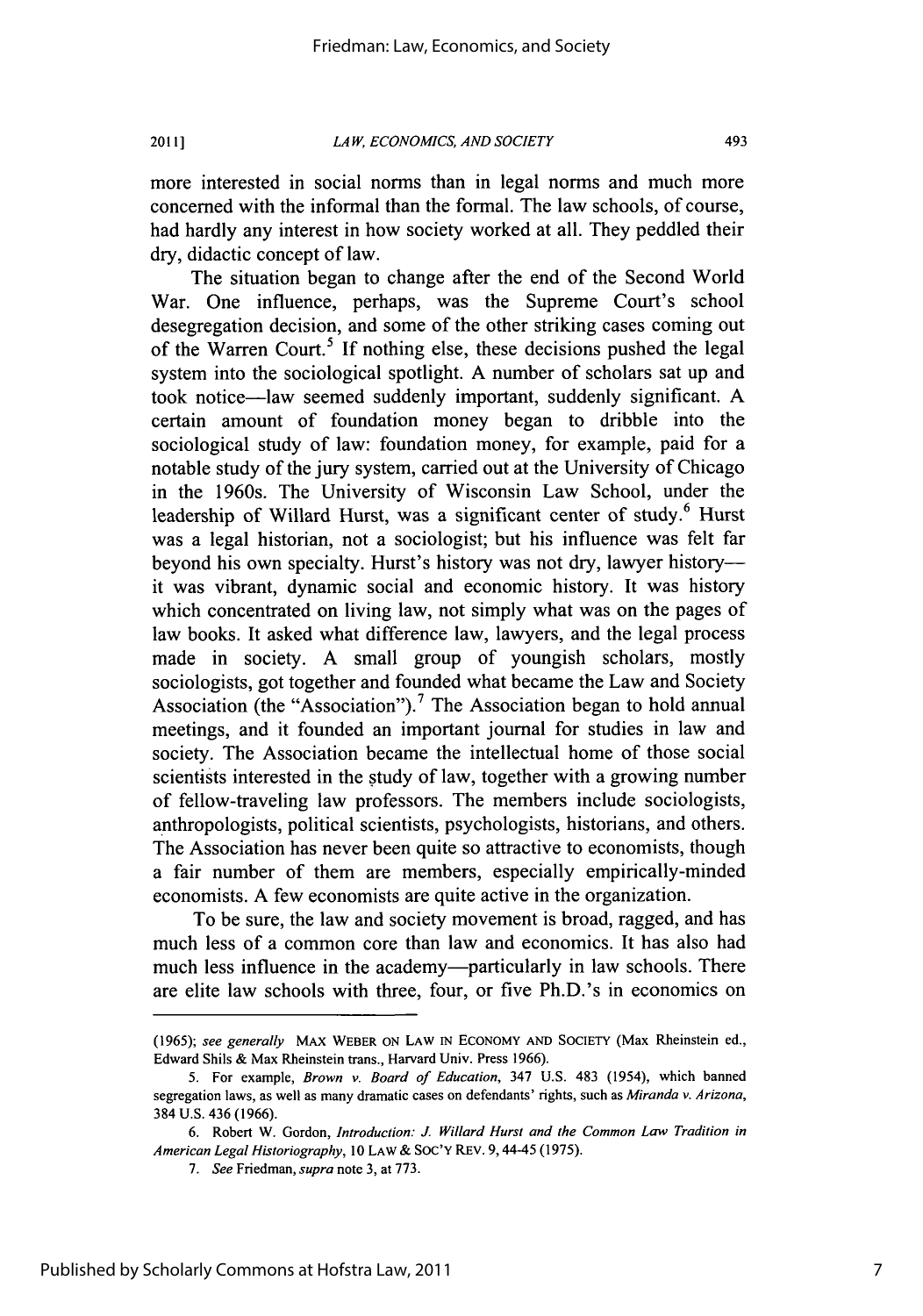### *HOFSTRA LAW REVIEW* 494 [Vol. **39:487**

their faculties; only a handful of law schools feel they can afford even one sociologist, and most have none at all.<sup>8</sup> In the law and society movement, there seems to be no general agreement on methodology, on approaches, on a canon, or on basic theory. In fact, there is probably more consensus than meets the eye; but what meets the eye is fairly chaotic. And the field seems much less cumulative than law and economics. It seems, at times, to be going in circles. **My** own view is a bit more positive. The circles are, in fact, spirals, and the general direction is steadily upward. But not everybody would agree.

Still, **I** find a lot more humanity, a lot more understanding, and sometimes a lot more insight, than in some of the work in law and economics. The literature at its best seems to have more flesh and blood, more life. It concerns itself more with actual human beings and their actual minds and bodies. For many of us, the work in law and economics mostly seems dead, dry, and formalistic. Maybe this is the result of bias. Or perhaps, as **I** suggested, of envy. In any event, **I** prefer not to trash law and economics. For one thing, it is certainly here to stay. And of course it should be. Economic analysis is essential for at least some aspects of law. Yes, **I** wish some of its practitioners were more empirical and less interested in "theory." **I** wish some of them were less imperialistic. **I** wish some of them would open their minds more-would try to listen to and understand what sociologists, historians, and other social scientists are trying to say to them. To tell the truth, if economists opened their ears to sociologists and others, they would hear, among the clatter of voices, a lot of noise, a lot of wrong-headed, sloppy, and foolish messages. But no field has a monopoly on bad scholarship.

Unless **I** am missing something, it seems to me that law and economics is, in fact, getting broader and more ecumenical. Or rather, that economists in law schools, or who study law, are getting away from "law and economics," and simply studying legal behavior using economic techniques and insights. There seems to be more interest in institutions, in "non-economic" behavior, and in studies of human behavior in the field-even, at times, an interest in attempts to verify or disprove basic economic assumptions. Maybe it is time to be optimistic about the future of socio-legal studies in general. Maybe a better synthesis is on the way.

In fact, **I** believe sociology of law and the economic study of law could make quite a team, if they could only find a way to work together. They have, after all, a common enemy-traditional legal scholarship. As **I** said, law and economics has definitely made a dent in the curriculum

*<sup>8.</sup> See Friedman,* **supra** note **3,** at **773-74.**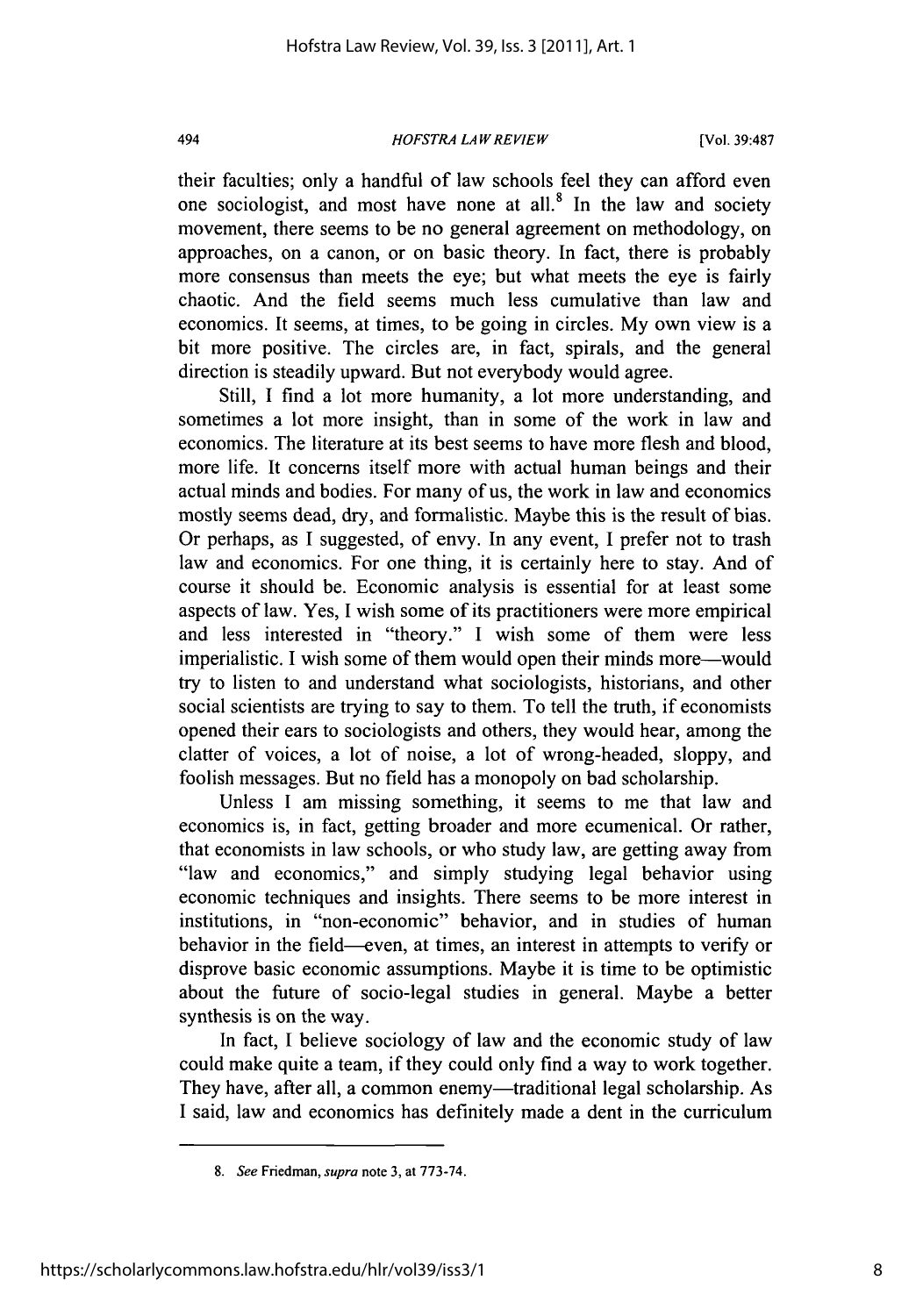**LAW, ECONOMICS, AND** *SOCIETY* 2011] 495

of law schools, and in the thinking of quite a few legal scholars. (Law and society, as **I** also said, has had much less success.) But neither of them has been able to penetrate many tight and tough citadels of legal scholarship. Most legal scholarship is sadly lacking in rigor and objectivity. Every year, law reviews publish thousands of pages of oldfashioned legal writing-blind to the realities of society, incurably solipsistic, and inbred. To be frank, constitutional law is a particularly arid field. It seems incurably devoid of interest in empirical data. Its very success, its very relevance to public issues, breeds scholarship that is either pure ideology and punditry, or the elaborate exposition of doctrines that make little or no difference to outcomes, to life in society, or reality. Most writing in the field is bloated, dismal, and biased. Many of the scholars seem eager only to spin out their own pet theories, which rest on their own particular prejudices, and pass these off as some sort of eternal truth. **If** not eternal truth, then as what the Constitution really means. As a legal historian, **I** find the pseudo-history of some constitutional lawyers, the habit of passing off their normative arguments as history, particularly irksome. The "originalists" are the most guilty of this crime; but they are not the only ones **by** any means. As an amateur legal sociologist, it bothers me that legal scholars seem so uninterested in whether doctrines and decisions make any difference in the real world. Maybe they assume that anything the Supreme Court says has some magic effect in society. Almost all of the "impact studies" come from political scientists. Nobody else seems to see any use for actual data.

And yet, in the study of law, could anything be more important than impact? Does a loyalty oath really have a "chilling" effect? Does the "one man, one vote" doctrine change the way legislatures behave? Do easy divorce laws induce more families to disintegrate? Does an increase in the penalty for burglary on the books mean that burglars will actually serve longer sentences? And will it reduce the number of burglaries? Do medical malpractice cases induce doctors to practice "defensive medicine?" The list of questions is endless. But there is a shortage of answers, because there is a shortage of studies; and of those studies that we have, not many come out of law schools.

Sociology and economics, when approaching law, begin from radically different premises. But ideally, they are committed to the same goals-understanding how law works in society and why. They are even, in large part, committed to the same cluster of methods. They have or should have the same ideology of rigor and objectivity. Nobody, **I** suppose, is truly objective in an absolute sense—but still, there is a world of difference between normative hot air and wild guesses, on the